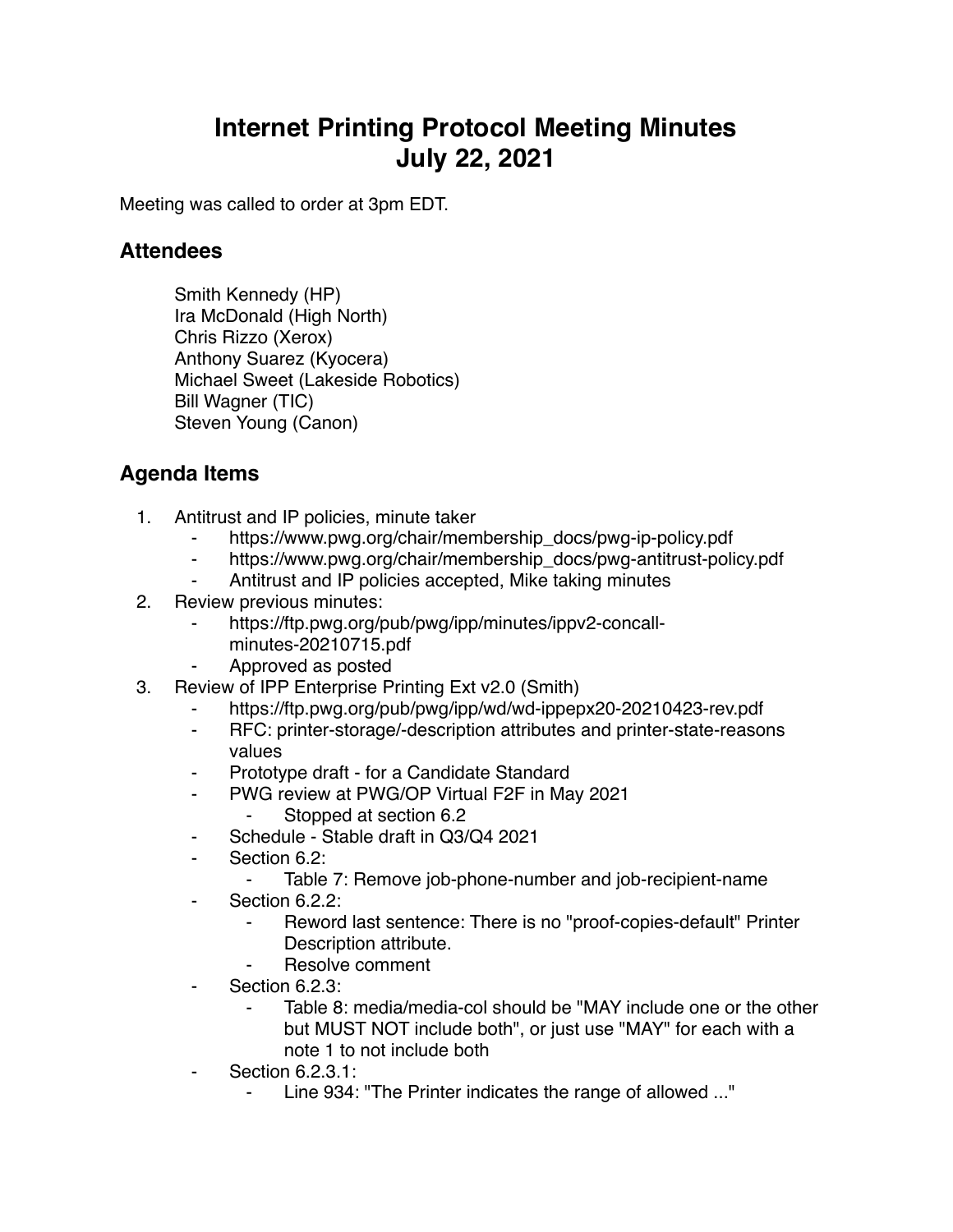- ⁃ Line 936: "This number is DISTINCT from ..."
- ⁃ Line 936: "FOR EXAMPLE, a Proof Job where..."
- Line 938: ... "then no proof prints are produced BY THE PRINTER"
- **Section 9.2.3.2:** 
	- ⁃ Fix conformance wording MAY supply but MUST NOT supply both
	- A Printer MUST support "media" and MAY support "media-col"
	- ⁃ Drop accepting bad requests text at end
- Section 6.4:
	- Table 10: Remove job-recipient-name-xxx and job-phone-numberxxx
- Section 6.4.2:
	- ⁃ "indicates" instead of "lists" since there is no list (1setOf)
- Section 6.4.3:
	- Reword name(MAX) syntax note
		- Note: The original definition of this attribute
		- [PWG5100.11-2011] included the "name(MAX)" syntax option, but that syntax is now OBSOLETE.
	- Also sync up with previous minutes for section 6.1.2 (they should match)
- ⁃ Section 6.4.x:
	- ⁃ Check all rangeOfInteger attributes, use "indicates" instead of "lists"
- Section 6.4.4:
	- Change syntax to "rangeOfInteger(4:255)"
	- ⁃ Change second paragraph:
		- The currently configured password repertoire (section 6.4.5) determines the character set used for password values. This attribute differs from the "job-password-supported" Printer Description attribute (section 6.4.7).
	- Resolve comments
	- Mike: Deprecate job-password-supported?
		- Ira: I like this idea
		- ⁃ Note confusion about octets vs. characters, lack of min/max length in original definition
- Section 6.4 x:
	- ⁃ Combine job-password and Job Password Release Action conformance sentences into a single sentence
- Section 6.4.6:
	- ⁃ Drop "(allowable characters, ...)"
	- ⁃ "lists the password repertoires the Printer supports."
	- ⁃ "Vendors can implement ...", "Vendors can also register ..."
	- ⁃ Reword "REGISTRY\_ENCODING\_RANGE" to a verbal description - the source, character set name, and character subset name separated by underscores
	- Make sure to include references to US-ASCII RFC
	- Do we need to include a reference to the original job-passwordrepertoire registration?
	- ⁃ Also PWG character repertoire (5101.2), extended to support